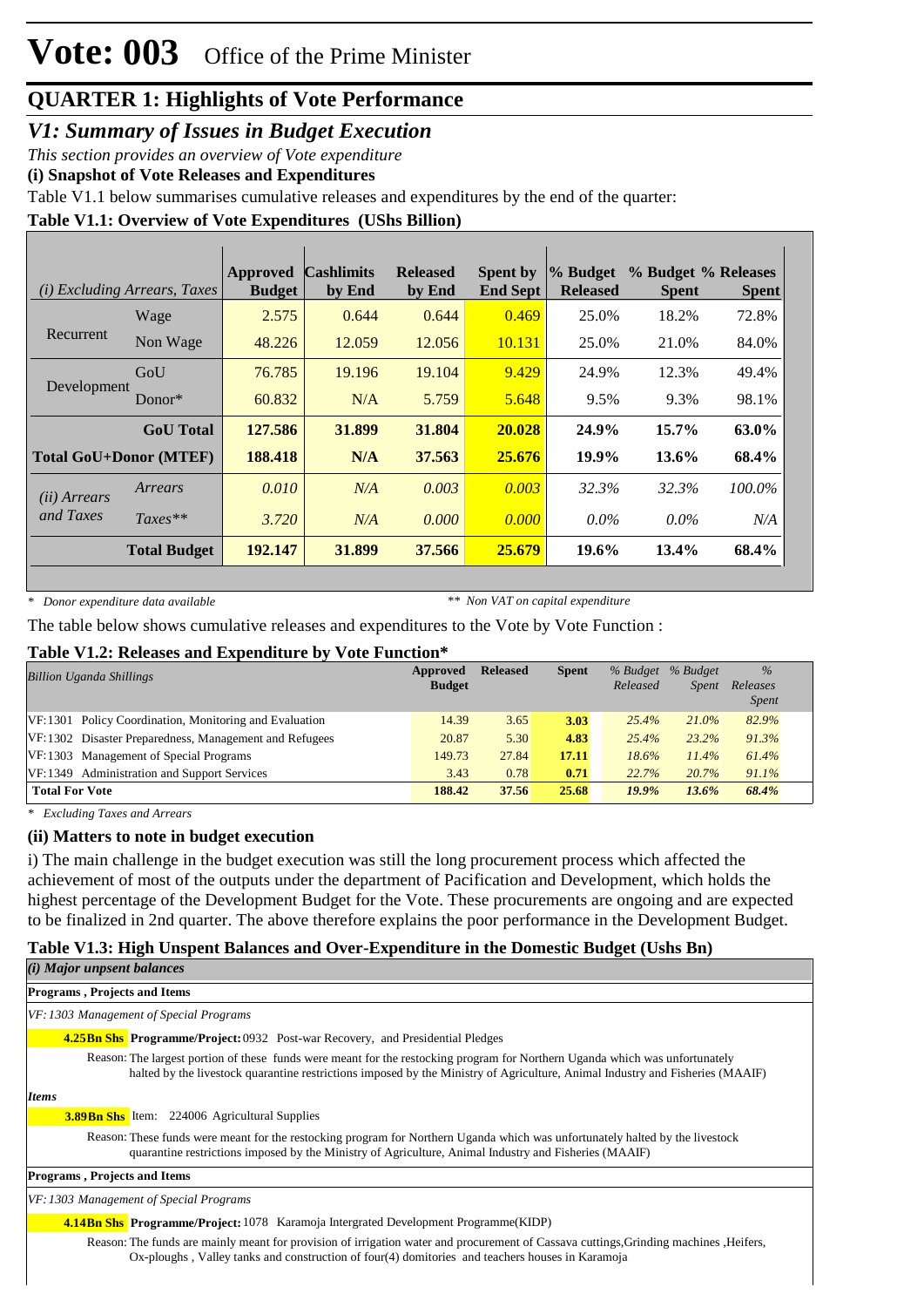| <b>Items</b>                                                                                                                                                                                                                                                                                                                                      |
|---------------------------------------------------------------------------------------------------------------------------------------------------------------------------------------------------------------------------------------------------------------------------------------------------------------------------------------------------|
| <b>3.17Bn Shs</b> Item: 224006 Agricultural Supplies                                                                                                                                                                                                                                                                                              |
| Reason: For the case of purchasing Cassava cuttings, Grinding machines , Heifers and Ox-ploughs the proccurement process is on                                                                                                                                                                                                                    |
| going<br>For the case of four (4) Valley tanks to be constructed in Nakapiripirit, funds will be sent to Ministry of Water and<br>Environment to implement the projects in quarter two.                                                                                                                                                           |
| <b>0.56Bn Shs</b> Item: 231002 Residential buildings (Depreciation)                                                                                                                                                                                                                                                                               |
| Reason: Due to the fact that the procurement process couldn't be concluded in quarter one the funds for construction of four<br>dormitories and Teachers houses in Amudat, Nakapiripirit, Kaabong and Kotido districts will be utilized in quarter two(2)                                                                                         |
| <b>Programs, Projects and Items</b>                                                                                                                                                                                                                                                                                                               |
| VF: 1303 Management of Special Programs                                                                                                                                                                                                                                                                                                           |
| <b>1.32Bn Shs</b> Programme/Project: 06<br>Luwero-Rwenzori Triangle                                                                                                                                                                                                                                                                               |
| Reason: The funds are meant for paying gratuity to civilian veterans and for establishing hydra form bock yards in Luwero triangle.<br>For the case of hydraform block yards the procurement process is ongoing                                                                                                                                   |
| <b>Items</b>                                                                                                                                                                                                                                                                                                                                      |
| <b>0.93Bn Shs</b> Item: 282104 Compensation to 3rd Parties                                                                                                                                                                                                                                                                                        |
| Reason: The funds are meant for paying gratuity to civilian veterans. However funds spent under the this item were borrowed by the<br>department of Disaster Preparedness and Management to buy land for relocating households in Elgon area. This was done<br>after getting authority from Ministry of Finance Planning and Economic Development |
| <b>Programs, Projects and Items</b>                                                                                                                                                                                                                                                                                                               |
| VF: 1303 Management of Special Programs                                                                                                                                                                                                                                                                                                           |
| <b>0.71Bn Shs</b> Programme/Project: 0022 Support to LRDP                                                                                                                                                                                                                                                                                         |
| Reason: Part of funds are meant to put in place crop nurseries in Luwero Triangle, however the beneficiaries who had not been<br>ascertained have been verified and the payment process to start soon                                                                                                                                             |
| Part of the funds are meant for grants to support micro projects in LRDP areas. The appraisals have now been completed<br>and payment to start soon                                                                                                                                                                                               |
| Part of the funds are meant for transfers to districts whose accounts were incorrect                                                                                                                                                                                                                                                              |
| (ii) Expenditures in excess of the original approved budget                                                                                                                                                                                                                                                                                       |
|                                                                                                                                                                                                                                                                                                                                                   |

*\* Excluding Taxes and Arrears*

### *V2: Performance Highlights*

*This section provides highlights of output performance, focusing on key outputs and actions impelemented to improve section performance.*

### **Table V2.1: Key Vote Output Indicators and Expenditures\***

| <i>Vote, Vote Function</i><br><b>Key Output</b>                    | <b>Approved Budget and</b><br><b>Planned outputs</b>                             | <b>Cumulative Expenditure</b><br>and Performance                              | <b>Status and Reasons for any</b><br><b>Variation from Plans</b> |  |  |  |  |  |  |
|--------------------------------------------------------------------|----------------------------------------------------------------------------------|-------------------------------------------------------------------------------|------------------------------------------------------------------|--|--|--|--|--|--|
| Vote Function: 1301 Policy Coordination, Monitoring and Evaluation |                                                                                  |                                                                               |                                                                  |  |  |  |  |  |  |
| <b>Output: 130101</b>                                              | Government policy implementation coordination                                    |                                                                               |                                                                  |  |  |  |  |  |  |
| <i>Description of Performance:</i> Facilitate the institutional    | Coordination structures                                                          | 2 PSM WG meetings were held Achieved as planned                               |                                                                  |  |  |  |  |  |  |
|                                                                    | meetings: 6 PSM WG, 3 PCC, 4 3 TICC meetings were held<br>ICSC, 6 TICC, 12 CPM&E |                                                                               |                                                                  |  |  |  |  |  |  |
|                                                                    | TWG, 3 PIRT                                                                      | 1 CSC meeting was held                                                        |                                                                  |  |  |  |  |  |  |
| Performance Indicators:                                            |                                                                                  |                                                                               |                                                                  |  |  |  |  |  |  |
| No. of cross and intra sectral                                     |                                                                                  | 16                                                                            | 4                                                                |  |  |  |  |  |  |
| issues that were resolved                                          |                                                                                  |                                                                               |                                                                  |  |  |  |  |  |  |
| through the coordination                                           |                                                                                  |                                                                               |                                                                  |  |  |  |  |  |  |
| framework arrangement.                                             |                                                                                  |                                                                               |                                                                  |  |  |  |  |  |  |
| <b>Output Cost:</b>                                                | UShs Bn:<br>1.929                                                                | UShs Bn:<br>0.449                                                             | % Budget Spent:<br>23.3%                                         |  |  |  |  |  |  |
| Output: 130102                                                     | <b>Government business in Parliament coordinated</b>                             |                                                                               |                                                                  |  |  |  |  |  |  |
| <i>Description of Performance:</i> Timely passing of Bills and     | discuss motions                                                                  | Government Business in<br>Parliament facilitated where 9<br>bills were passed | More bills are yet to be passed                                  |  |  |  |  |  |  |
| Performance Indicators:                                            |                                                                                  |                                                                               |                                                                  |  |  |  |  |  |  |
| Number of Reports of                                               |                                                                                  | 12                                                                            | 3                                                                |  |  |  |  |  |  |
| Government Business in                                             |                                                                                  |                                                                               |                                                                  |  |  |  |  |  |  |
| Parliament Produced                                                |                                                                                  |                                                                               |                                                                  |  |  |  |  |  |  |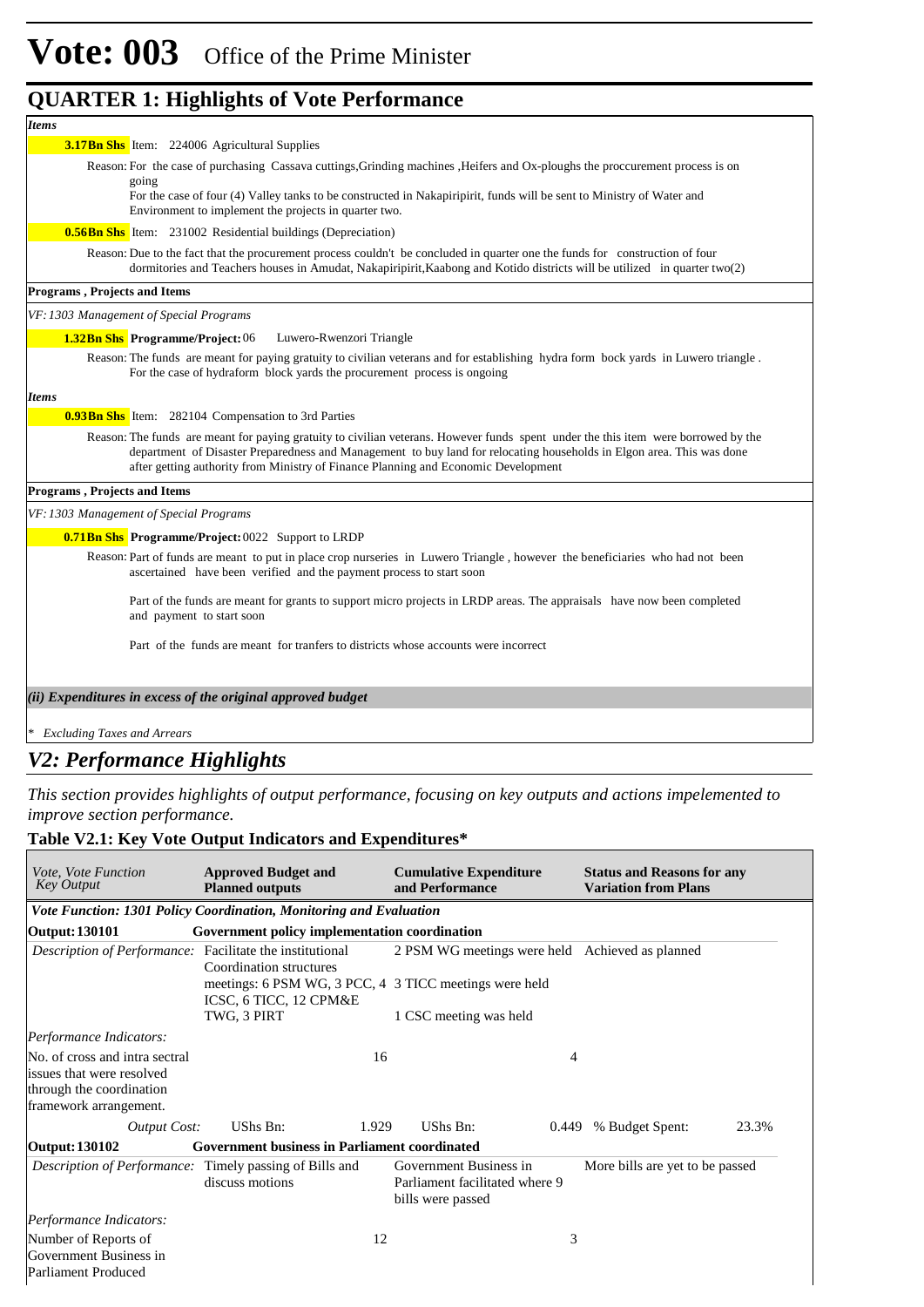| <b>Approved Budget and</b><br>Vote, Vote Function<br><b>Key Output</b><br><b>Planned outputs</b> |                                                                                                            | <b>Cumulative Expenditure</b><br>and Performance                                                                                                                                   | <b>Status and Reasons for any</b><br><b>Variation from Plans</b>                       |  |  |
|--------------------------------------------------------------------------------------------------|------------------------------------------------------------------------------------------------------------|------------------------------------------------------------------------------------------------------------------------------------------------------------------------------------|----------------------------------------------------------------------------------------|--|--|
| Disposal rate of bills to                                                                        | 100                                                                                                        |                                                                                                                                                                                    | 26                                                                                     |  |  |
| parliament that are enacted<br>into law within the stipulated                                    |                                                                                                            |                                                                                                                                                                                    |                                                                                        |  |  |
| period of time<br>Percentage attendance of                                                       | 100                                                                                                        |                                                                                                                                                                                    | 66                                                                                     |  |  |
| ministers in Parlimanet for<br>key sessions                                                      |                                                                                                            |                                                                                                                                                                                    |                                                                                        |  |  |
| <b>Output Cost:</b>                                                                              | UShs Bn:<br>3.027                                                                                          | UShs Bn:                                                                                                                                                                           | 22.8%<br>0.691 % Budget Spent:                                                         |  |  |
| <b>Output: 130106</b>                                                                            | <b>Functioning National Monitoring and Evaluation</b>                                                      |                                                                                                                                                                                    |                                                                                        |  |  |
| Description of Performance: Produce the Half yearly &                                            | Government Annual<br>Performance Report (GAPR)                                                             | Draft Government Annual<br>Performance Report (GAPR) in<br>place                                                                                                                   | Procurement in ongoing for<br>hiring consultants to conduct<br>evaluations and Barazas |  |  |
| Performance Indicators:                                                                          |                                                                                                            |                                                                                                                                                                                    |                                                                                        |  |  |
| Number of districts covered<br>on the Baraza initiative                                          | 32                                                                                                         |                                                                                                                                                                                    | $\boldsymbol{0}$                                                                       |  |  |
| No. of professional and<br>credible evaluations on<br>priority areas carried out                 |                                                                                                            | 2                                                                                                                                                                                  | $\boldsymbol{0}$                                                                       |  |  |
| Government annual and semi-<br>annual performance reports<br>produced                            | Yes                                                                                                        |                                                                                                                                                                                    | Yes                                                                                    |  |  |
| <b>Output Cost:</b>                                                                              | <b>UShs Bn:</b><br>4.498                                                                                   | <b>UShs Bn:</b>                                                                                                                                                                    | 19.1%<br>0.857<br>% Budget Spent:                                                      |  |  |
| <b>Vote Function Cost</b>                                                                        | <b>UShs Bn:</b>                                                                                            | 14.387 UShs Bn:                                                                                                                                                                    | 3.025<br>21.0%<br>% Budget Spent:                                                      |  |  |
|                                                                                                  | Vote Function: 1302 Disaster Preparedness, Management and Refugees                                         |                                                                                                                                                                                    |                                                                                        |  |  |
| <b>Output: 130201</b>                                                                            | Effective preparedness and response to disasters<br>Description of Performance: Develop National and Local | Threre is a Draft National                                                                                                                                                         | More contingency plans to be                                                           |  |  |
|                                                                                                  | disaster preparedness plans for<br>all LGs. Capacity building and                                          | Disaster preparedness plan and<br>Draft contingency plans<br>strengthening at national and LG prepared, DDMCs and DDPCs<br>trained for Iganga, Busia,<br>Butaleja, Ngora & Kanungu | prepared in quarter two                                                                |  |  |
| Performance Indicators:                                                                          |                                                                                                            |                                                                                                                                                                                    |                                                                                        |  |  |
| Proportion of disaster risk<br>and assessments carried out                                       |                                                                                                            | 30                                                                                                                                                                                 | 12                                                                                     |  |  |
| No. of DDMCs(District<br>Disaster Management<br>Committees) established and<br>trained           | 25                                                                                                         |                                                                                                                                                                                    | 7                                                                                      |  |  |
| Average response time to<br>disasters (Hrs)                                                      | 72                                                                                                         |                                                                                                                                                                                    | 36                                                                                     |  |  |
| <b>Output Cost:</b>                                                                              | UShs Bn:<br>2.288                                                                                          | UShs Bn:                                                                                                                                                                           | 23.8%<br>0.545<br>% Budget Spent:                                                      |  |  |
| <b>Output: 130203</b><br>Description of Performance: 12 monthly monitoring and                   | IDPs returned and resettled, Refugees settled and repatriated                                              | 3 monthly monitoring and                                                                                                                                                           | More refugees were received                                                            |  |  |
|                                                                                                  | assessment conducted                                                                                       | assessment conducted                                                                                                                                                               | from South Sudan                                                                       |  |  |
| Performance Indicators:<br>No. of refugees received and<br>settled                               | 20000                                                                                                      | 8,650                                                                                                                                                                              |                                                                                        |  |  |
| No. of Internally Displaced<br>Persons (IDPs) resettled and<br>supported                         |                                                                                                            |                                                                                                                                                                                    | $\boldsymbol{0}$                                                                       |  |  |
| % of refugees assisted to<br>return                                                              | 80                                                                                                         |                                                                                                                                                                                    | 20                                                                                     |  |  |
| <b>Output Cost:</b>                                                                              | UShs Bn:<br>0.629                                                                                          | UShs Bn:                                                                                                                                                                           | % Budget Spent:<br>26.3%<br>0.166                                                      |  |  |
| <b>Output: 130204</b>                                                                            | <b>Relief to disaster victims</b>                                                                          | Cases of disaster victims in 11                                                                                                                                                    |                                                                                        |  |  |
| Description of Performance: Support all cases of disaster                                        | victims across the country with<br>food and non-food relief items                                          | districts across the country<br>supported with food and non-<br>food relief items                                                                                                  | Disaster victims are increasing<br>each day                                            |  |  |
| Performance Indicators:                                                                          |                                                                                                            |                                                                                                                                                                                    |                                                                                        |  |  |
| No. of people supplied with<br>food and non-food items                                           | 200000                                                                                                     | 45,000                                                                                                                                                                             |                                                                                        |  |  |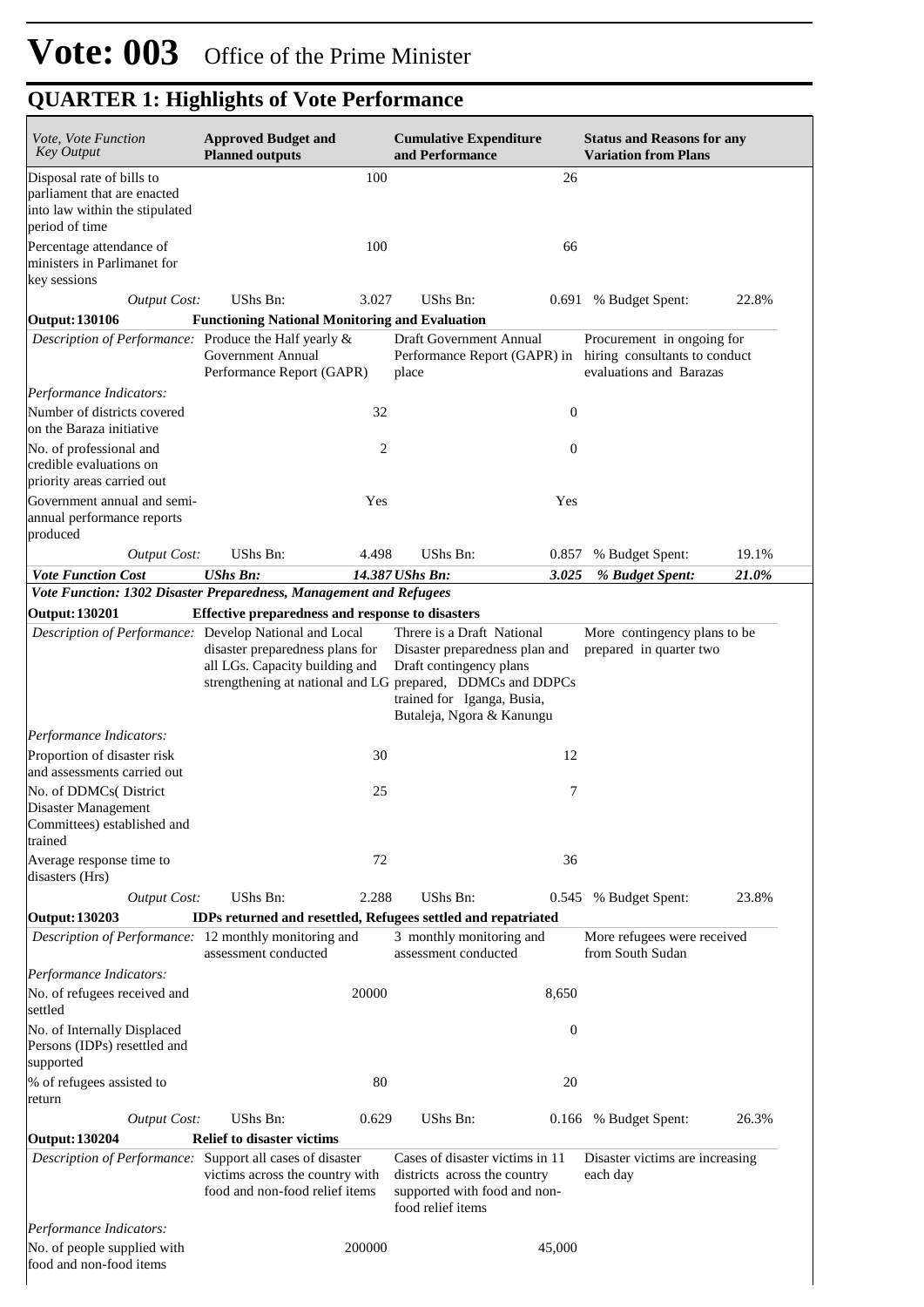| Vote, Vote Function<br><b>Key Output</b>                                                    | <b>Approved Budget and</b><br><b>Planned outputs</b>                 |                | <b>Cumulative Expenditure</b><br>and Performance                                           | <b>Status and Reasons for any</b><br><b>Variation from Plans</b>                                                                                                                                                                                                                                                                                                                                                                                                                           |
|---------------------------------------------------------------------------------------------|----------------------------------------------------------------------|----------------|--------------------------------------------------------------------------------------------|--------------------------------------------------------------------------------------------------------------------------------------------------------------------------------------------------------------------------------------------------------------------------------------------------------------------------------------------------------------------------------------------------------------------------------------------------------------------------------------------|
| <b>Output Cost:</b>                                                                         | UShs Bn:                                                             | 4.850          | UShs Bn:                                                                                   | 1.086 % Budget Spent:<br>22.4%                                                                                                                                                                                                                                                                                                                                                                                                                                                             |
| Output: 130206                                                                              | Refugees and host community livelihoods improved                     |                |                                                                                            |                                                                                                                                                                                                                                                                                                                                                                                                                                                                                            |
|                                                                                             | refugees improved                                                    |                | Holds in jinja granted<br>individual refugee status and<br>supported                       | Description of Performance: Support the livelihood of 10,000 5805 individuals in 3116 House More Homesteads need support                                                                                                                                                                                                                                                                                                                                                                   |
| Performance Indicators:                                                                     |                                                                      |                |                                                                                            |                                                                                                                                                                                                                                                                                                                                                                                                                                                                                            |
| No. of refugee homesteads<br>supported with inputs                                          |                                                                      | 200            | 55                                                                                         |                                                                                                                                                                                                                                                                                                                                                                                                                                                                                            |
| No. of host community<br>homesteads supported with<br>inputs                                |                                                                      | 200            | 55                                                                                         |                                                                                                                                                                                                                                                                                                                                                                                                                                                                                            |
| <b>Output Cost:</b>                                                                         | UShs Bn:                                                             | 0.709          | UShs Bn:<br>0.114                                                                          | 16.1%<br>% Budget Spent:                                                                                                                                                                                                                                                                                                                                                                                                                                                                   |
| Output: 130207                                                                              | Grant of asylum and repatriation refugees                            |                |                                                                                            |                                                                                                                                                                                                                                                                                                                                                                                                                                                                                            |
| Description of Performance: coordinate the Operation the                                    | Refugee Act                                                          |                | Operation the Refugee Act<br>coordinated                                                   | More refugee asylum claims<br>were proceed due to increasing<br>demand                                                                                                                                                                                                                                                                                                                                                                                                                     |
| Performance Indicators:<br>No. of refugees asylum<br>claims processed                       |                                                                      | 10000          | 5,805                                                                                      |                                                                                                                                                                                                                                                                                                                                                                                                                                                                                            |
| No. of refugee identification<br>documents processed                                        |                                                                      | 5000           | 1,322                                                                                      |                                                                                                                                                                                                                                                                                                                                                                                                                                                                                            |
| <b>Output Cost:</b>                                                                         | UShs Bn:                                                             | 0.275          | UShs Bn:<br>0.070                                                                          | 25.5%<br>% Budget Spent:                                                                                                                                                                                                                                                                                                                                                                                                                                                                   |
| <b>Vote Function Cost</b>                                                                   | <b>UShs Bn:</b>                                                      |                | 20.869 UShs Bn:<br>4.835                                                                   | % Budget Spent:<br>23.2%                                                                                                                                                                                                                                                                                                                                                                                                                                                                   |
| Vote Function: 1303 Management of Special Programs                                          |                                                                      |                |                                                                                            |                                                                                                                                                                                                                                                                                                                                                                                                                                                                                            |
| <b>Output: 130301</b>                                                                       | Implementation of PRDP coordinated and monitored                     |                |                                                                                            |                                                                                                                                                                                                                                                                                                                                                                                                                                                                                            |
| Description of Performance: Enhance the capacity for the                                    | LGs GIS monitoring, Increase<br>the monitoring of the PRDP           |                | Capacity for the LGs GIS<br>monitoring enhanced and<br>monitoring of the PRDP<br>increased | No significant variations                                                                                                                                                                                                                                                                                                                                                                                                                                                                  |
| Performance Indicators:                                                                     |                                                                      |                |                                                                                            |                                                                                                                                                                                                                                                                                                                                                                                                                                                                                            |
| No. of PRDP coordination<br>meetings held                                                   |                                                                      | 12             |                                                                                            | 3                                                                                                                                                                                                                                                                                                                                                                                                                                                                                          |
| No. of monitoring reports<br>produced (ALREP, PRDP<br>and NUSAF)                            |                                                                      | $\overline{4}$ |                                                                                            | 1                                                                                                                                                                                                                                                                                                                                                                                                                                                                                          |
| % of actions from PMC<br>meetings implemented                                               |                                                                      | 100            | 25                                                                                         |                                                                                                                                                                                                                                                                                                                                                                                                                                                                                            |
| <b>Output Cost:</b>                                                                         | UShs Bn:                                                             | 14.141         | UShs Bn:<br>0.990                                                                          | 7.0%<br>% Budget Spent:                                                                                                                                                                                                                                                                                                                                                                                                                                                                    |
| Output: 130302                                                                              |                                                                      |                | Payment of gratuity and coordination of war debts' clearance                               |                                                                                                                                                                                                                                                                                                                                                                                                                                                                                            |
| <i>Description of Performance:</i> Pay one off gratuity to 2,500<br>Performance Indicators: | civilian veterans                                                    |                | civilian veterans was not done                                                             | Paying one off gratuity to 2,500 Paying one off gratuity to 2,500<br>civilian veterans was not done<br>because lists of beneficiaries<br>were still being verified,<br>however the planned funds<br>which were released for this<br>activity were used to pay for<br>land in Elgon area to settle the<br>displaced persons. Authority<br>was granted from Ministry of<br>Finance, Planning and<br>Economic Development for the<br>re allocation of funds to be<br>replaced in quarter two. |
| No. of coordination meetings                                                                |                                                                      | 4              |                                                                                            | 1                                                                                                                                                                                                                                                                                                                                                                                                                                                                                          |
| held for civilian veterans                                                                  |                                                                      |                |                                                                                            |                                                                                                                                                                                                                                                                                                                                                                                                                                                                                            |
| No. of civilian veterans paid<br>a one-off gratuity                                         |                                                                      | 2500           | $\boldsymbol{0}$                                                                           |                                                                                                                                                                                                                                                                                                                                                                                                                                                                                            |
| <b>Output Cost:</b><br><b>Output: 130304</b>                                                | <b>UShs Bn:</b><br><b>Coordination of the implementation of LRDP</b> | 26.386         | <b>UShs Bn:</b><br>5.590                                                                   | 21.2%<br>% Budget Spent:                                                                                                                                                                                                                                                                                                                                                                                                                                                                   |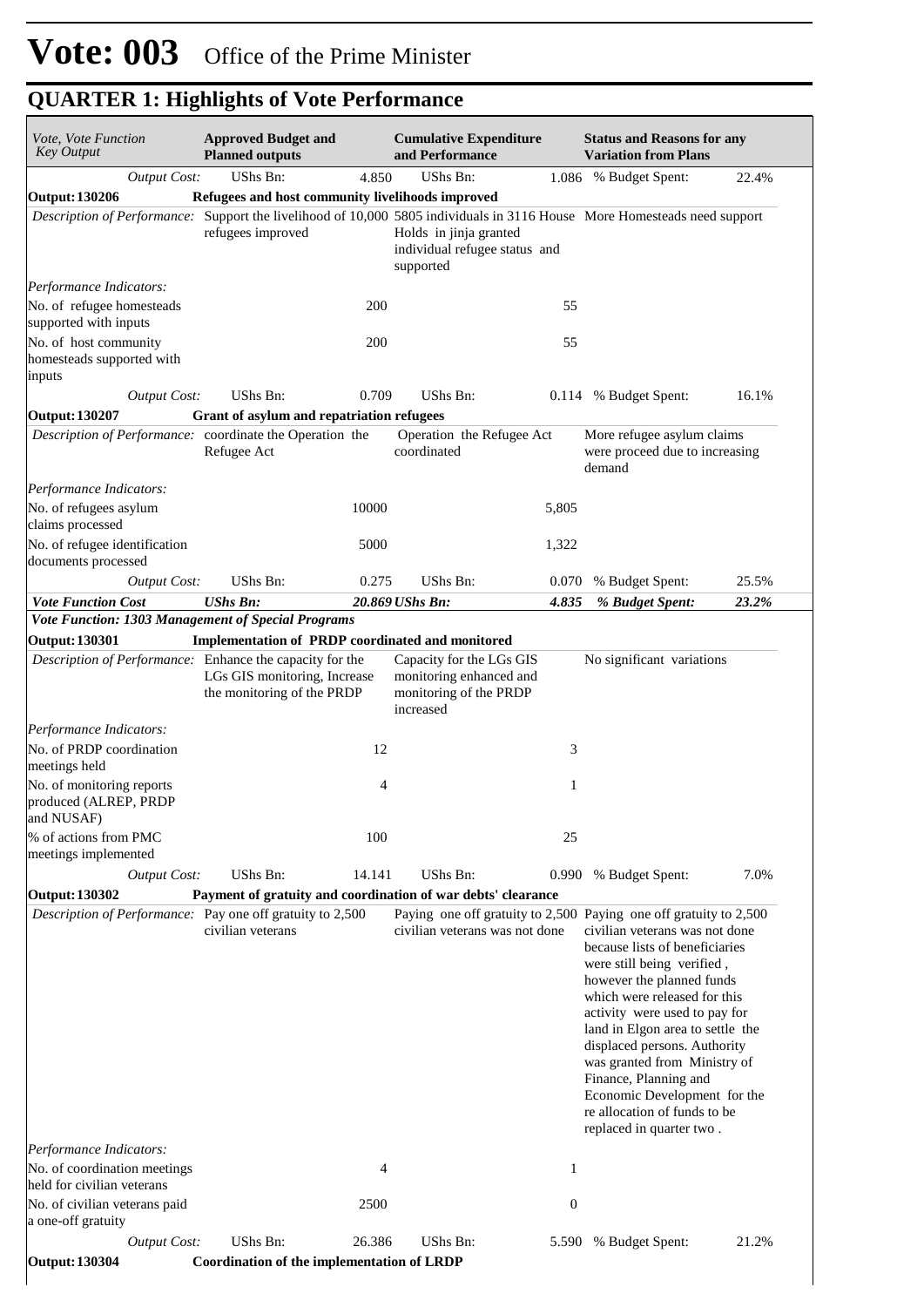| Vote, Vote Function                                               | <b>Approved Budget and</b>                           |                | <b>Cumulative Expenditure</b>                                                               |                | <b>Status and Reasons for any</b>                                                          |       |  |
|-------------------------------------------------------------------|------------------------------------------------------|----------------|---------------------------------------------------------------------------------------------|----------------|--------------------------------------------------------------------------------------------|-------|--|
| <b>Key Output</b>                                                 | and Performance<br><b>Planned outputs</b>            |                |                                                                                             |                | <b>Variation from Plans</b>                                                                |       |  |
| Description of Performance: support the implementation of         | LRDP in 16 LGs                                       |                | LRDP in 16 LGs                                                                              |                | supported the implementation of Performance monitoring report<br>will produced in Quarter2 |       |  |
| Performance Indicators:                                           |                                                      |                |                                                                                             |                |                                                                                            |       |  |
| No. of performance<br>monitoring reports produced                 |                                                      | $\overline{2}$ |                                                                                             | $\overline{0}$ |                                                                                            |       |  |
| No. of household income<br>enhancing micro projects<br>supported* |                                                      | 60             |                                                                                             | 15             |                                                                                            |       |  |
| Annual consolidated ditrict<br>performance report produced        |                                                      | Yes            |                                                                                             | Yes            |                                                                                            |       |  |
| <b>Output Cost:</b>                                               | UShs Bn:                                             | 1.001          | UShs Bn:                                                                                    |                | 0.328 % Budget Spent:                                                                      | 32.8% |  |
| <b>Output: 130305</b>                                             | <b>Coordination of the implementation of KIDDP</b>   |                |                                                                                             |                |                                                                                            |       |  |
| Description of Performance: Implement of PRDP, NUSAF              | ALREP/KALIP Programmes in<br>the programme Districts |                | Implemention of PRDP,<br>NUSAF ALREP/KALIP<br>Programmes in the programme<br>Districts done |                | Achieved as planned                                                                        |       |  |
| Performance Indicators:                                           |                                                      |                |                                                                                             |                |                                                                                            |       |  |
| No. of monitoring reports<br>produced                             |                                                      | 4              |                                                                                             | 1              |                                                                                            |       |  |
| No. of KIDP coordination<br>meetings held                         |                                                      | 12             |                                                                                             | 3              |                                                                                            |       |  |
| % of actions from the KPC<br>meetings implemented                 |                                                      | 100            |                                                                                             | 25             |                                                                                            |       |  |
| <b>Output Cost:</b>                                               | UShs Bn:                                             | 3.841          | UShs Bn:                                                                                    | 0.659          | % Budget Spent:                                                                            | 17.1% |  |
| <b>Vote Function Cost</b>                                         | <b>UShs Bn:</b>                                      |                | 149.734 UShs Bn:                                                                            | 17.108         | % Budget Spent:                                                                            | 11.4% |  |
| Vote Function: 1349 Administration and Support Services           |                                                      |                |                                                                                             |                |                                                                                            |       |  |
| <b>Vote Function Cost</b>                                         | <b>UShs Bn:</b>                                      |                | 3.429 UShs Bn:                                                                              | 0.708          | % Budget Spent:                                                                            | 20.7% |  |
| <b>Cost of Vote Services:</b>                                     | $UShs Bn$ :                                          |                | 188.418 UShs Bn:                                                                            | 25.676         | % Budget Spent:                                                                            | 13.6% |  |

*\* Excluding Taxes and Arrears*

The Vote was again affected by the change of priorities shortly after the budget approval which necessitated re-allocation and virements in some items.

#### **Table V2.2: Implementing Actions to Improve Vote Performance**

| <b>Planned Actions:</b>                                                                                                         | <b>Actual Actions:</b>                                                               | <b>Reasons for Variation</b>                                      |
|---------------------------------------------------------------------------------------------------------------------------------|--------------------------------------------------------------------------------------|-------------------------------------------------------------------|
| Vote: 003 Office of the Prime Minister                                                                                          |                                                                                      |                                                                   |
| Vote Function: 1302 Disaster Preparedness, Management and Refugees                                                              |                                                                                      |                                                                   |
| Built capacity of existing officers, filling<br>vacant positions                                                                | Training officers in GIS was done                                                    | Vacant posts expected to be filled in<br><b>Ouarter Two</b>       |
| Initiate and facilitate capacity building<br>programmes for MDAs at national and<br>local government staff                      | Early warning team was trained                                                       | More trainings scheduled for Quarter Two                          |
| Vote Function: 13 49 Administration and Support Services                                                                        |                                                                                      |                                                                   |
| The careful recruitment of staff and<br>deployment for key service delivery<br>positions within the establishment<br>continues. | Deployment of staff for key service<br>delivery done                                 | Recruitment of new staff is expected in the<br>subsquent quarters |
| Vote: 003 Office of the Prime Minister                                                                                          |                                                                                      |                                                                   |
| Vote Function: 1349 Administration and Support Services                                                                         |                                                                                      |                                                                   |
| e -governance functions be implemented<br>and strengthened supportte web portal and<br>build capacity of staff in ICT skills    | <b>E</b> -governance functions were<br>implemented and strengthened                  | Capacity building for staff in ICT skills<br>for quarter two      |
|                                                                                                                                 | web portal was supported                                                             |                                                                   |
| Mobilisation of adequete resources and<br>strengthening existing structures proper                                              | Adequate resources were mobilized                                                    | Achieved as planned                                               |
| utilisation and accountability for its<br>effective use.                                                                        | <b>Existing structures were strengthened</b>                                         |                                                                   |
|                                                                                                                                 | Proper utilisation and accountability of<br>resouces for i effective use was ensured |                                                                   |
|                                                                                                                                 | $\bullet$                                                                            |                                                                   |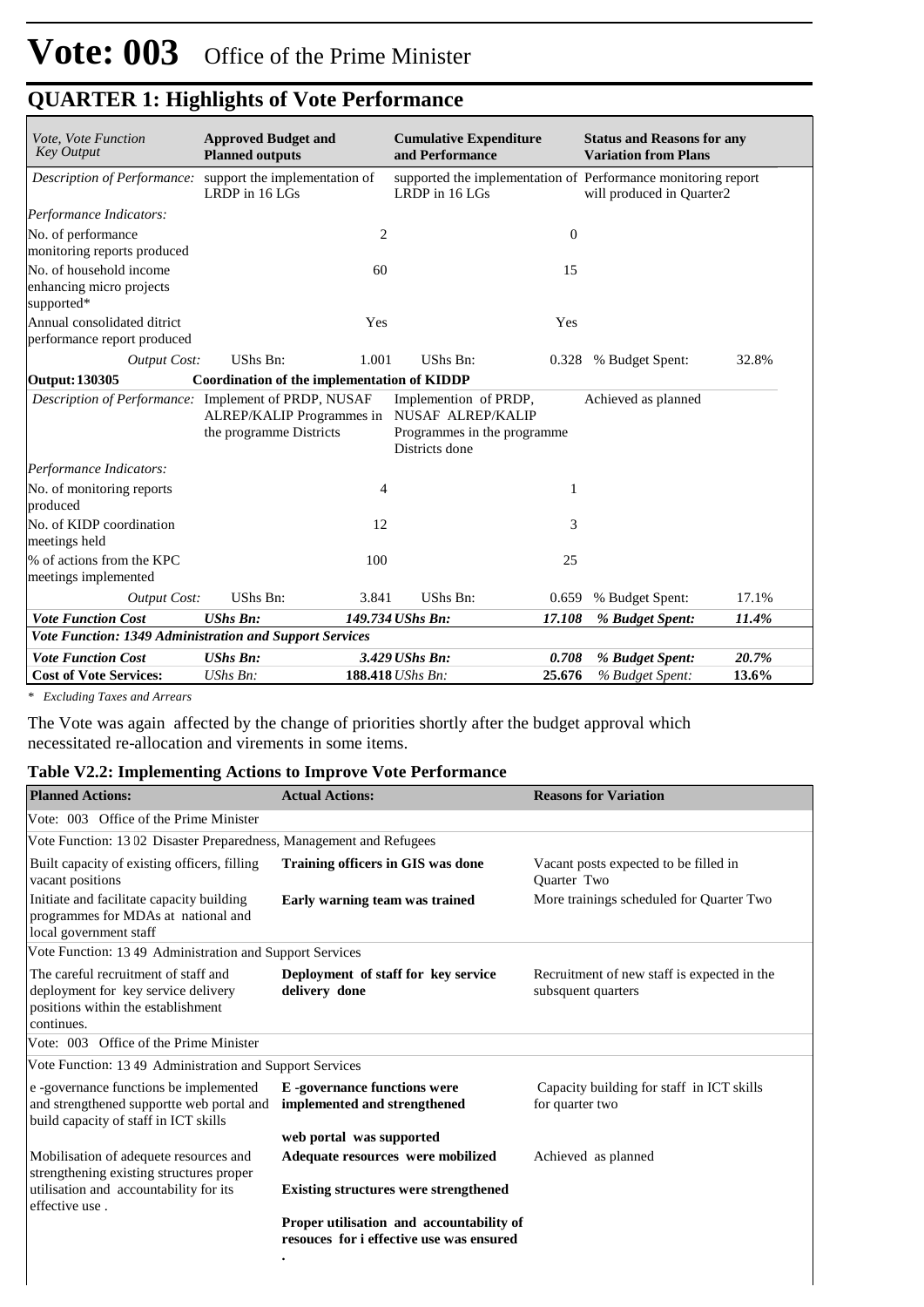| <b>QUARTER 1: Highlights of Vote Performance</b> |  |
|--------------------------------------------------|--|
|--------------------------------------------------|--|

| <b>Planned Actions:</b>                                                                                                                                                              | <b>Actual Actions:</b>                                                                                                                                  | <b>Reasons for Variation</b>                                                                                      |
|--------------------------------------------------------------------------------------------------------------------------------------------------------------------------------------|---------------------------------------------------------------------------------------------------------------------------------------------------------|-------------------------------------------------------------------------------------------------------------------|
| Vote: 003 Office of the Prime Minister                                                                                                                                               |                                                                                                                                                         |                                                                                                                   |
| Vote Function: 1301 Policy Coordination, Monitoring and Evaluation                                                                                                                   |                                                                                                                                                         |                                                                                                                   |
| Develop the capacity of the structures<br>Media council operations strengthened<br>Government Communication Strategy and<br>Amended Press and Journalist<br>Implemented.             | Developed the capacity of the<br>structures,<br>Media council operations were<br>strengthened                                                           | Capacity of structure of the Directorate of<br>information and National Guidance to be<br>enhanced in quarter two |
| Facilitate continued improvement of<br>coordination between Ministries.<br>Departments and Agencies, conduct 4<br>independent evaluations, and strengthen<br>the evaluation facility | Facilitated continued improvement of<br>coordination between Ministries.<br><b>Departments and Agencies,</b><br>Staff trained locally & internationally | The procurement process has started for<br>hiring a consultant to conduct two<br>evaluations                      |
|                                                                                                                                                                                      | on Monitoring, Evaluation, Information<br>systems & Project management                                                                                  |                                                                                                                   |
| Continue with the national guidance<br>through sensitisation programmes in LGs<br>and institutions across the country, and<br>develop the National Guidance Policy.                  | National guidance through sensitisation<br>programmes in LGs and institutions<br>across the country done,                                               | The activities of developing the National<br>Guidadance will commence in Quarter<br>Two                           |
| Vote Function: 1302 Disaster Preparedness, Management and Refugees                                                                                                                   |                                                                                                                                                         |                                                                                                                   |
| Full scale implementation of the National<br>Disaster Policy, coordinate Capacity<br>building programmes for national and<br>local government staff in DRR.                          | Organised 3 regional trainings on DRR<br>with Education sector for districts of<br>Karamoja, Acholi & West Nile, Western<br>& South Western Uganda.     | No significant variation                                                                                          |
|                                                                                                                                                                                      | Disssemination workshop was held                                                                                                                        |                                                                                                                   |
|                                                                                                                                                                                      | <b>Distributed the Policy</b>                                                                                                                           |                                                                                                                   |
| Vote Function: 1303 Management of Special Programs                                                                                                                                   |                                                                                                                                                         |                                                                                                                   |
| Mainstreaming the implementation of<br>special development recovery programs in<br>government policies and programs                                                                  | <b>Implementation of special development</b><br>recovery programs in government<br>policies and programs mainstreamed                                   | Achieved as planned                                                                                               |
| Capacity in terms of human resources and<br>tools especially at the Local Government<br>levels                                                                                       | Capacity in terms of human resources<br>and tools especially at the Local<br><b>Government levels enhanced</b>                                          | Achieved as planned                                                                                               |
| Implementation of the Luwero-Rwenzori<br>Triangle Development Plan, KIDP, &<br><b>PRDP</b>                                                                                           | <b>Implementation of the Luwero-</b><br>Rwenzori Triangle Development Plan,<br>KIDP, & PRDP done                                                        | Paying one off gratuity is taking too long<br>due to the slow verification process                                |

### *V3: Details of Releases and Expenditure*

*This section provides a comprehensive summary of the outputs delivered by the Vote and further details of Vote expenditures by Vote Function and Expenditure Item.*

#### **Table V3.1: GoU Releases and Expenditure by Output\***

|                                                                      | Approved      | <b>Released</b> | <b>Spent</b> | $%$ GoU       | $%$ GoU       | $%$ GoU      |
|----------------------------------------------------------------------|---------------|-----------------|--------------|---------------|---------------|--------------|
| <b>Billion Uganda Shillings</b>                                      | <b>Budget</b> |                 |              | <b>Budget</b> | <b>Budget</b> | Releases     |
|                                                                      |               |                 |              | Released      | Spent         | <i>Spent</i> |
| VF:1301 Policy Coordination, Monitoring and Evaluation               | 14.39         | 3.65            | 3.03         | 25.4%         | $21.0\%$      | 82.9%        |
| Class: Outputs Provided                                              | 12.91         | 3.40            | 2.78         | 26.3%         | 21.5%         | 81.6%        |
| 130101 Government policy implementation coordination                 | 1.93          | 0.49            | 0.45         | 25.4%         | 23.3%         | 91.7%        |
| 130102 Government business in Parliament coordinated                 | 3.03          | 0.76            | 0.69         | 25.2%         | 22.8%         | 90.7%        |
| 130104 National guidance                                             | 1.12          | 0.34            | 0.29         | 30.1%         | 25.9%         | 85.9%        |
| 130105 Dissemination of Public Information                           | 2.34          | 0.67            | 0.49         | 28.7%         | 20.9%         | 73.0%        |
| 130106 Functioning National Monitoring and Evaluation                | 4.50          | 1.14            | 0.86         | 25.4%         | 19.1%         | 75.1%        |
| Class: Outputs Funded                                                | 1.00          | 0.25            | 0.25         | 25.0%         | 25.0%         | 100.0%       |
| 130151 Transfers to government units                                 | 1.00          | 0.25            | 0.25         | 25.0%         | 25.0%         | 100.0%       |
| Class: Capital Purchases                                             | 0.48          | 0.00            | 0.00         | $0.0\%$       | $0.0\%$       | N/A          |
| 130175 Purchase of Motor Vehicles and Other Transport Equipment      | 0.48          | 0.00            | 0.00         | $0.0\%$       | $0.0\%$       | N/A          |
| VF:1302 Disaster Preparedness, Management and Refugees               | 20.87         | 5.30            | 4.83         | 25.4%         | 23.2%         | 91.3%        |
| Class: Outputs Provided                                              | 8.75          | 2.24            | 1.98         | 25.6%         | 22.6%         | 88.6%        |
| 130201 Effective preparedness and response to disasters              | 2.29          | 0.58            | 0.55         | 25.3%         | 23.8%         | 94.3%        |
| 130203 IDPs returned and resettled, Refugees settled and repatriated | 0.63          | 0.18            | 0.17         | 29.0%         | 26.3%         | 90.9%        |
| 130204 Relief to disaster victims                                    | 4.85          | 1.22            | 1.09         | 25.2%         | 22.4%         | 88.7%        |
| 130206 Refugees and host community livelihoods improved              | 0.71          | 0.18            | 0.11         | 24.9%         | 16.1%         | 64.8%        |
| 130207 Grant of asylum and repatriation refugees                     | 0.27          | 0.08            | 0.07         | 27.5%         | 25.5%         | 92.6%        |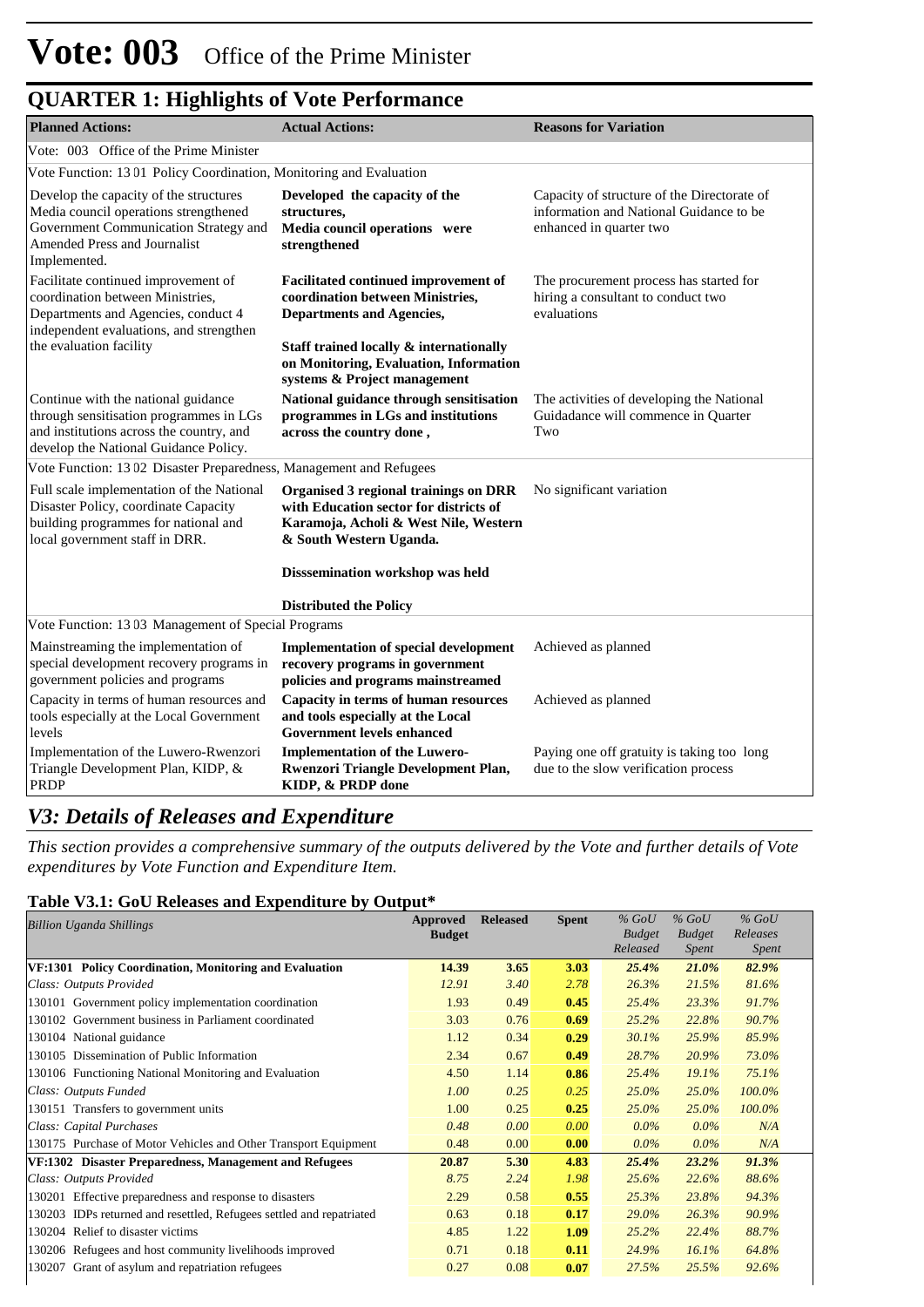| Class: Capital Purchases                                            | 12.12  | 3.06  | 2.85  | 25.2%   | 23.5%   | 93.3%  |  |
|---------------------------------------------------------------------|--------|-------|-------|---------|---------|--------|--|
| 130271 Acquisition of Land by Government                            | 8.00   | 2.67  | 2.67  | 33.3%   | 33.3%   | 100.0% |  |
| 130272 Government Buildings and Administrative Infrastructure       | 3.99   | 0.39  | 0.19  | 9.8%    | 4.7%    | 47.9%  |  |
| 130275 Purchase of Motor Vehicles and Other Transport Equipment     | 0.13   | 0.00  | 0.00  | $0.0\%$ | $0.0\%$ | N/A    |  |
| <b>VF:1303</b> Management of Special Programs                       | 88.90  | 22.08 | 11.46 | 24.8%   | 12.9%   | 51.9%  |  |
| Class: Outputs Provided                                             | 70.05  | 17.67 | 8.64  | 25.2%   | 12.3%   | 48.9%  |  |
| 130301 Implementation of PRDP coordinated and monitored             | 3.67   | 1.18  | 0.99  | 32.1%   | 27.0%   | 84.0%  |  |
| 130302 Payment of gratuity and coordination of war debts' clearance | 26.39  | 6.54  | 5.59  | 24.8%   | 21.2%   | 85.5%  |  |
| 130304 Coordination of the implementation of LRDP                   | 1.00   | 0.33  | 0.33  | 33.1%   | 32.8%   | 99.1%  |  |
| 130305 Coordination of the implementation of KIDDP                  | 2.23   | 0.71  | 0.66  | 31.6%   | 29.5%   | 93.4%  |  |
| 130306 Pacification and development                                 | 16.76  | 5.09  | 0.60  | 30.4%   | 3.6%    | 11.8%  |  |
| 130307 Restocking Programme                                         | 20.00  | 3.82  | 0.47  | 19.1%   | 2.4%    | 12.3%  |  |
| Class: Outputs Funded                                               | 8.20   | 2.64  | 2.19  | 32.2%   | 26.7%   | 82.8%  |  |
| 130351 Transfers to Government units                                | 8.20   | 2.64  | 2.19  | 32.2%   | 26.7%   | 82.8%  |  |
| Class: Capital Purchases                                            | 10.65  | 1.77  | 0.63  | 16.6%   | 5.9%    | 35.6%  |  |
| 130372 Government Buildings and Administrative Infrastructure       | 4.97   | 0.94  | 0.31  | 18.8%   | 6.3%    | 33.3%  |  |
| 130375 Purchase of Motor Vehicles and Other Transport Equipment     | 1.68   | 0.18  | 0.00  | 10.4%   | 0.1%    | 0.6%   |  |
| 130376 Purchase of Office and ICT Equipment, including Software     | 0.01   | 0.00  | 0.00  | $0.0\%$ | $0.0\%$ | N/A    |  |
| 130377 Purchase of Specialised Machinery & Equipment                | 3.91   | 0.63  | 0.29  | 16.2%   | 7.4%    | 46.0%  |  |
| 130379 Acquisition of Other Capital Assets                          | 0.08   | 0.03  | 0.03  | 32.4%   | 32.4%   | 100.0% |  |
| VF:1349 Administration and Support Services                         | 3.43   | 0.78  | 0.71  | 22.7%   | 20.7%   | 91.1%  |  |
| Class: Outputs Provided                                             | 2.33   | 0.61  | 0.54  | 26.2%   | 23.2%   | 88.7%  |  |
| 134901 Ministerial and Top Management Services                      | 1.52   | 0.38  | 0.33  | 24.7%   | 21.4%   | 86.6%  |  |
| 134902 Policy Planning and Budgeting                                | 0.31   | 0.09  | 0.09  | 30.2%   | 29.9%   | 98.9%  |  |
| 134903 Ministerial Support Services                                 | 0.38   | 0.11  | 0.10  | 29.9%   | 26.8%   | 89.6%  |  |
| 134904 Coordination and Monitoring                                  | 0.13   | 0.03  | 0.03  | 24.0%   | 19.4%   | 80.6%  |  |
| Class: Outputs Funded                                               | 0.50   | 0.17  | 0.17  | 33.2%   | 33.2%   | 100.0% |  |
| 134951 UVAB Coordinated                                             | 0.50   | 0.17  | 0.17  | 33.2%   | 33.2%   | 100.0% |  |
| Class: Capital Purchases                                            | 0.60   | 0.00  | 0.00  | $0.0\%$ | 0.0%    | N/A    |  |
| 134975 Purchase of Motor Vehicles and Other Transport Equipment     | 0.27   | 0.00  | 0.00  | $0.0\%$ | 0.0%    | N/A    |  |
| 134977 Purchase of Specialised Machinery & Equipment                | 0.33   | 0.00  | 0.00  | $0.0\%$ | 0.0%    | N/A    |  |
| <b>Total For Vote</b>                                               | 127.59 | 31.80 | 20.03 | 24.9%   | 15.7%   | 63.0%  |  |
|                                                                     |        |       |       |         |         |        |  |

*\* Excluding Taxes and Arrears*

### **Table V3.2: 2015/16 GoU Expenditure by Item**

| <b>Billion Uganda Shillings</b>                           | Approved<br><b>Budget</b> | <b>Releases</b> | <b>Expend-</b><br>iture | % Budged<br><b>Released</b> | % Budget<br><b>Spent</b> | %Releases<br><b>Spent</b> |
|-----------------------------------------------------------|---------------------------|-----------------|-------------------------|-----------------------------|--------------------------|---------------------------|
| <b>Output Class: Outputs Provided</b>                     | 94.04                     | 23.92           | 13.94                   | 25.4%                       | 14.8%                    | 58.3%                     |
| 211101 General Staff Salaries                             | 2.46                      | 0.61            | 0.47                    | 25.0%                       | 19.1%                    | 76.3%                     |
| 211102 Contract Staff Salaries (Incl. Casuals, Temporary) | 0.49                      | 0.15            | 0.09                    | 31.3%                       | 17.8%                    | 56.9%                     |
| 211103 Allowances                                         | 1.62                      | 0.47            | 0.45                    | 29.1%                       | 27.8%                    | 95.3%                     |
| 213001 Medical expenses (To employees)                    | 0.06                      | 0.02            | 0.01                    | 26.9%                       | 17.9%                    | 66.4%                     |
| 213002 Incapacity, death benefits and funeral expenses    | 0.04                      | 0.01            | 0.01                    | 27.1%                       | 18.5%                    | 68.4%                     |
| 221001 Advertising and Public Relations                   | 0.40                      | 0.12            | 0.11                    | 29.7%                       | 26.4%                    | 89.1%                     |
| 221002 Workshops and Seminars                             | 2.26                      | 0.67            | 0.65                    | 29.6%                       | 29.0%                    | 97.9%                     |
| 221003 Staff Training                                     | 0.66                      | 0.17            | 0.15                    | 26.4%                       | 23.5%                    | 88.9%                     |
| 221004 Recruitment Expenses                               | 0.02                      | 0.01            | 0.01                    | 25.0%                       | 25.0%                    | 100.0%                    |
| 221005 Hire of Venue (chairs, projector, etc)             | 0.17                      | 0.05            | 0.04                    | 31.1%                       | 26.6%                    | 85.5%                     |
| 221006 Commissions and related charges                    | 0.00                      | 0.00            | 0.00                    | 25.0%                       | 25.0%                    | 100.0%                    |
| 221007 Books, Periodicals & Newspapers                    | 0.29                      | 0.08            | 0.07                    | 28.1%                       | 24.5%                    | 87.3%                     |
| 221008 Computer supplies and Information Technology (IT)  | 0.61                      | 0.19            | 0.14                    | 30.2%                       | 22.9%                    | 75.7%                     |
| 221009 Welfare and Entertainment                          | 0.23                      | 0.06            | 0.06                    | 27.0%                       | 24.3%                    | 90.1%                     |
| 221010 Special Meals and Drinks                           | 0.30                      | 0.08            | 0.07                    | 25.9%                       | 24.6%                    | 95.2%                     |
| 221011 Printing, Stationery, Photocopying and Binding     | 0.82                      | 0.21            | 0.18                    | 25.3%                       | 21.6%                    | 85.5%                     |
| 221012 Small Office Equipment                             | 0.19                      | 0.05            | 0.05                    | 28.8%                       | 26.0%                    | 90.1%                     |
| 221016 IFMS Recurrent costs                               | 0.02                      | 0.00            | 0.00                    | 25.0%                       | 25.0%                    | 100.0%                    |
| 221017 Subscriptions                                      | 0.12                      | 0.03            | 0.01                    | 23.6%                       | 6.5%                     | 27.7%                     |
| 221020 IPPS Recurrent Costs                               | 0.03                      | 0.01            | 0.01                    | 25.0%                       | 25.0%                    | 100.0%                    |
| 222001 Telecommunications                                 | 0.28                      | 0.08            | 0.08                    | 27.8%                       | 27.1%                    | 97.4%                     |
| 222002 Postage and Courier                                | 0.02                      | 0.00            | 0.00                    | 25.2%                       | 12.6%                    | 49.8%                     |
| 222003 Information and communications technology (ICT)    | 0.51                      | 0.14            | 0.13                    | 28.0%                       | 26.3%                    | 93.7%                     |
| $223003$ Rent – (Produced Assets) to private entities     | 0.68                      | 0.22            | 0.22                    | 31.5%                       | 31.5%                    | 100.0%                    |
| 223004 Guard and Security services                        | 0.25                      | 0.07            | 0.07                    | 26.7%                       | 26.7%                    | 100.0%                    |
| 223005 Electricity                                        | 0.30                      | 0.08            | 0.01                    | 27.0%                       | 4.0%                     | 15.0%                     |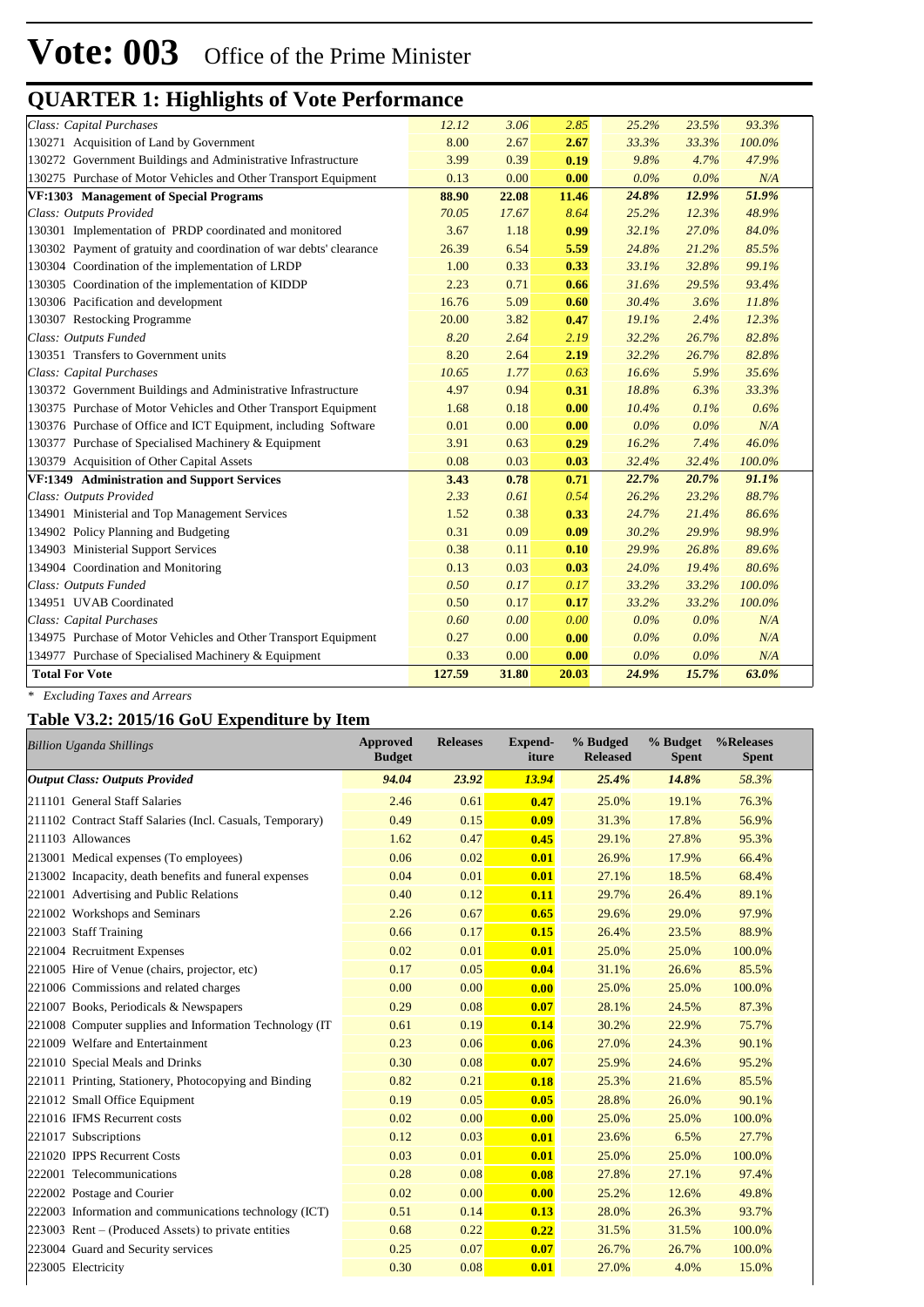| <b>Billion Uganda Shillings</b>                           | <b>Approved</b><br><b>Budget</b> | <b>Releases</b> | <b>Expend-</b><br>iture | % Budged<br><b>Released</b> | % Budget<br><b>Spent</b> | %Releases<br><b>Spent</b> |
|-----------------------------------------------------------|----------------------------------|-----------------|-------------------------|-----------------------------|--------------------------|---------------------------|
| 223006 Water                                              | 0.10                             | 0.02            | 0.01                    | 23.9%                       | 8.2%                     | 34.5%                     |
| $223901$ Rent – (Produced Assets) to other govt. units    | 0.30                             | 0.07            | 0.07                    | 24.6%                       | 23.3%                    | 94.6%                     |
| 224006 Agricultural Supplies                              | 40.14                            | 9.86            | 2.05                    | 24.6%                       | 5.1%                     | 20.8%                     |
| 225001 Consultancy Services- Short term                   | 4.65                             | 1.22            | 0.89                    | 26.3%                       | 19.2%                    | 73.0%                     |
| 225002 Consultancy Services-Long-term                     | 0.29                             | 0.08            | 0.07                    | 26.7%                       | 25.5%                    | 95.6%                     |
| 225003 Taxes on (Professional) Services                   | 1.20                             | 0.20            | 0.00                    | 16.7%                       | 0.0%                     | 0.0%                      |
| 227001 Travel inland                                      | 4.05                             | 1.17            | 1.09                    | 29.0%                       | 26.9%                    | 93.0%                     |
| 227002 Travel abroad                                      | 1.28                             | 0.35            | 0.35                    | 27.3%                       | 27.2%                    | 99.5%                     |
| 227004 Fuel, Lubricants and Oils                          | 1.24                             | 0.36            | 0.35                    | 29.0%                       | 28.6%                    | 98.7%                     |
| 228001 Maintenance - Civil                                | 0.12                             | 0.03            | 0.03                    | 27.1%                       | 21.9%                    | 81.0%                     |
| 228002 Maintenance - Vehicles                             | 1.14                             | 0.34            | 0.31                    | 29.6%                       | 27.2%                    | 92.2%                     |
| 228003 Maintenance - Machinery, Equipment & Furniture     | 0.03                             | 0.01            | 0.01                    | 28.4%                       | 20.2%                    | 71.3%                     |
| 228004 Maintenance - Other                                | 0.74                             | 0.19            | 0.14                    | 25.6%                       | 19.3%                    | 75.2%                     |
| 282101 Donations                                          | 0.51                             | 0.13            | 0.11                    | 25.0%                       | 22.4%                    | 89.4%                     |
| 282104 Compensation to 3rd Parties                        | 25.44                            | 6.30            | 5.37                    | 24.8%                       | 21.1%                    | 85.2%                     |
| <b>Output Class: Outputs Funded</b>                       | 9.70                             | 3.06            | 2.60                    | 31.5%                       | 26.8%                    | 85.1%                     |
| 263101 LG Conditional grants                              | 7.13                             | 2.38            | 1.93                    | 33.3%                       | 27.1%                    | 81.4%                     |
| 263104 Transfers to other govt. Units (Current)           | 2.07                             | 0.52            | 0.50                    | 25.0%                       | 24.4%                    | 97.5%                     |
| 263340 Other grants                                       | 0.50                             | 0.17            | 0.17                    | 33.2%                       | 33.2%                    | 100.0%                    |
| <b>Output Class: Capital Purchases</b>                    | 27.57                            | 4.83            | 3.48                    | 17.5%                       | 12.6%                    | 72.2%                     |
| 231001 Non Residential buildings (Depreciation)           | 1.98                             | 0.55            | 0.48                    | 27.8%                       | 24.4%                    | 87.6%                     |
| 231002 Residential buildings (Depreciation)               | 6.06                             | 0.80            | 0.04                    | 13.2%                       | 0.7%                     | 5.3%                      |
| 231004 Transport equipment                                | 2.56                             | 0.18            | 0.00                    | 6.8%                        | 0.0%                     | 0.6%                      |
| 231005 Machinery and equipment                            | 3.88                             | 0.51            | 0.18                    | 13.2%                       | 4.8%                     | 36.1%                     |
| 231007 Other Fixed Assets (Depreciation)                  | 1.00                             | 0.00            | 0.00                    | 0.0%                        | 0.0%                     | N/A                       |
| 281504 Monitoring, Supervision & Appraisal of capital wor | 0.36                             | 0.12            | 0.11                    | 33.3%                       | 29.5%                    | 88.5%                     |
| 311101 Land                                               | 8.00                             | 2.67            | 2.67                    | 33.3%                       | 33.3%                    | 100.0%                    |
| 312204 Taxes on Machinery, Furniture & Vehicles           | 3.72                             | 0.00            | 0.00                    | 0.0%                        | 0.0%                     | N/A                       |
| <b>Output Class: Arrears</b>                              | 0.01                             | 0.00            | 0.00                    | 32.3%                       | 32.3%                    | 100.0%                    |
| 321614 Electricity arrears (Budgeting)                    | 0.01                             | 0.00            | 0.00                    | 32.3%                       | 32.3%                    | 100.0%                    |
| <b>Grand Total:</b>                                       | 131.32                           | 31.81           | 20.03                   | 24.2%                       | 15.3%                    | 63.0%                     |
| <b>Total Excluding Taxes and Arrears:</b>                 | 127.59                           | 31.80           | 20.03                   | 24.9%                       | 15.7%                    | 63.0%                     |

### **Table V3.3: GoU Releases and Expenditure by Project and Programme\***

|      | <b>Billion Uganda Shillings</b>                            | <b>Approved</b><br><b>Budget</b> | <b>Released</b> | <b>Spent</b> | $%$ GoU<br><b>Budget</b><br>Released | $%$ GoU<br><b>Budget</b><br><i>Spent</i> | $%$ GoU<br>Releases<br><i>Spent</i> |  |
|------|------------------------------------------------------------|----------------------------------|-----------------|--------------|--------------------------------------|------------------------------------------|-------------------------------------|--|
|      | VF:1301 Policy Coordination, Monitoring and Evaluation     | 14.39                            | 3.65            | 3.03         | 25.4%                                | 21.0%                                    | 82.9%                               |  |
|      | <b>Recurrent Programmes</b>                                |                                  |                 |              |                                      |                                          |                                     |  |
| 01   | <b>Executive Office</b>                                    | 0.85                             | 0.22            | 0.21         | $26.0\%$                             | 24.5%                                    | 94.0%                               |  |
| 08   | <b>General Duties</b>                                      | 0.09                             | 0.02            | 0.02         | 25.0%                                | 21.7%                                    | 87.0%                               |  |
| 09   | Government Chief Whip                                      | 2.89                             | 0.73            | 0.66         | 25.2%                                | 22.8%                                    | 90.2%                               |  |
| 14   | Information and National Guidance                          | 2.92                             | 0.75            | 0.63         | 25.7%                                | 21.7%                                    | 84.5%                               |  |
| 16   | Monitoring and Evaluation                                  | 4.05                             | 1.00            | 0.82         | 24.6%                                | 20.2%                                    | 82.3%                               |  |
| 17   | Policy Implementation and Coordination                     | 0.84                             | 0.21            | 0.20         | 25.5%                                | 23.8%                                    | 93.6%                               |  |
| 20   | 2nd Deputy Prime Minister/Deputy Leader of Govt Busniess   | 0.42                             | 0.10            | 0.09         | 24.4%                                | 21.8%                                    | 89.1%                               |  |
|      | <b>Development Projects</b>                                |                                  |                 |              |                                      |                                          |                                     |  |
| 0931 | National Integrated M&E Strategy                           | 0.00                             | 0.00            | 0.00         | N/A                                  | N/A                                      | N/A                                 |  |
| 1006 | Support to Information and National Guidance               | 1.91                             | 0.48            | 0.36         | 24.8%                                | 19.1%                                    | 76.7%                               |  |
| 1077 | Support to Public Sector Management                        | 0.00                             | 0.00            | 0.00         | N/A                                  | N/A                                      | N/A                                 |  |
| 1084 | Coordination of the Avian Flue Project                     | 0.00                             | 0.00            | 0.00         | N/A                                  | N/A                                      | N/A                                 |  |
| 1294 | Government Evaluation Facility Project                     | 0.42                             | 0.14            | 0.03         | 33.2%                                | 7.2%                                     | 21.7%                               |  |
|      | VF:1302 Disaster Preparedness, Management and Refugees     | 20.87                            | 5.30            | 4.83         | 25.4%                                | 23.2%                                    | 91.3%                               |  |
|      | <b>Recurrent Programmes</b>                                |                                  |                 |              |                                      |                                          |                                     |  |
| 18   | Disaster Preparedness and Management                       | 6.34                             | 1.60            | 1.43         | 25.2%                                | 22.5%                                    | 89.6%                               |  |
| 19   | Refugees Management                                        | 1.31                             | 0.33            | 0.25         | 25.5%                                | 19.1%                                    | 75.0%                               |  |
|      | <b>Development Projects</b>                                |                                  |                 |              |                                      |                                          |                                     |  |
| 0922 | Humanitarian Assistance                                    | 11.21                            | 2.85            | 2.69         | 25.4%                                | 24.0%                                    | 94.6%                               |  |
| 1234 | Establishment and Capacity Building of Disaster Management | 0.00                             | 0.00            | 0.00         | N/A                                  | N/A                                      | N/A                                 |  |
|      | Institutions                                               |                                  |                 |              |                                      |                                          |                                     |  |
| 1235 | Ressettlement of Landless Persons and Disaster Victims     | 1.83                             | 0.46            | 0.45         | 25.0%                                | 24.4%                                    | 97.8%                               |  |
|      |                                                            |                                  |                 |              |                                      |                                          |                                     |  |